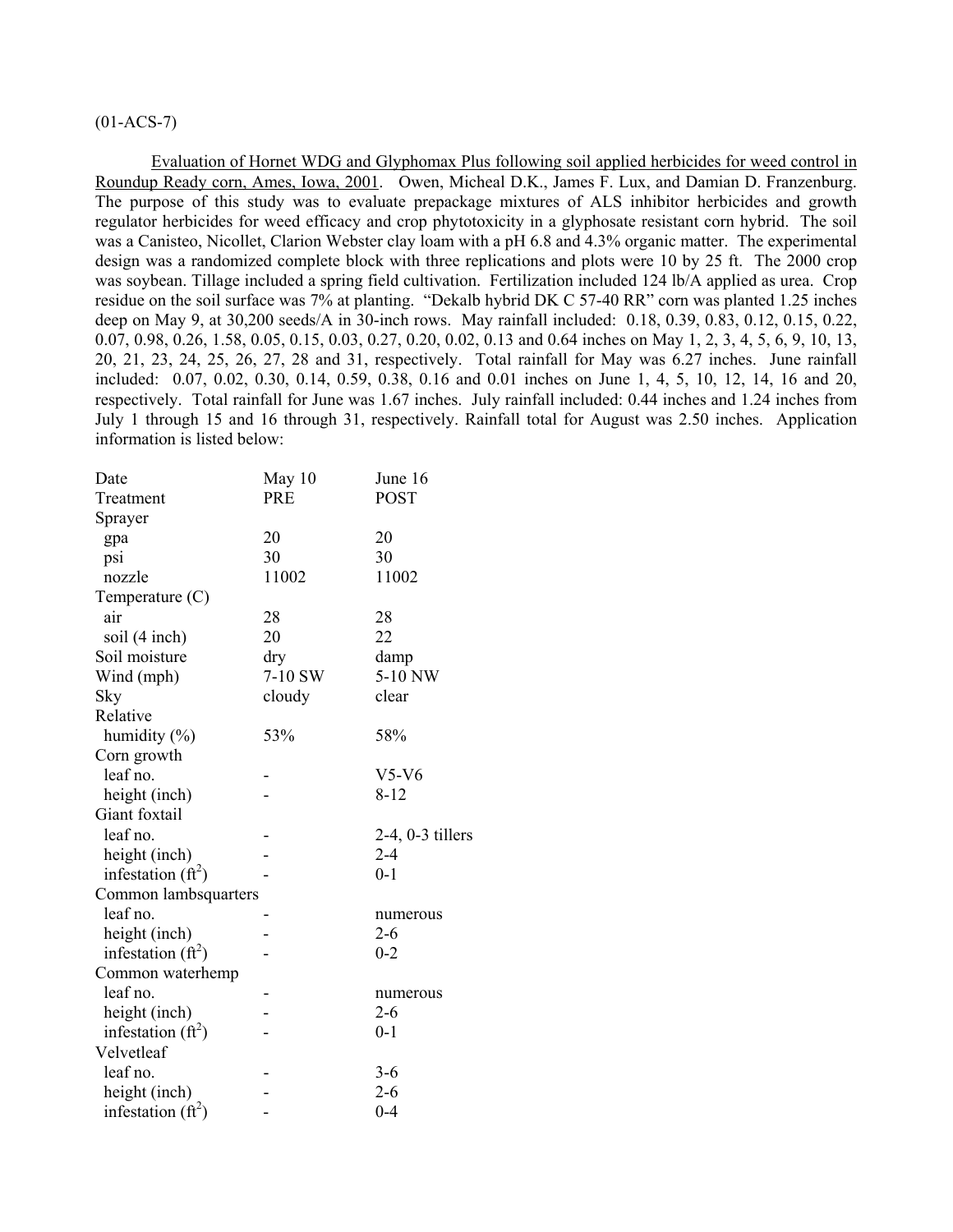No significant differences were detected in corn stand between treatments. No PRE treatment caused corn injury when observed on May 29 and June 16, prior to POST applications. Giant foxtail, common waterhemp, and common lambsquarters control was good to excellent with PRE treatments on June 16, except common lambsquarters control with Surpass. PRE applied tank-mixture treatments provided excellent velvetleaf control. PRE FulTime and Surpass did not control velvetleaf. On June 25 and July 10, several POST treatments caused corn injury, and ranged from 2 to 28%. Following POST applications, all weed species, including velvetleaf, were effectively controlled as noted on July 10 and August 20. (Dept. of Agronomy, Iowa State University, Ames)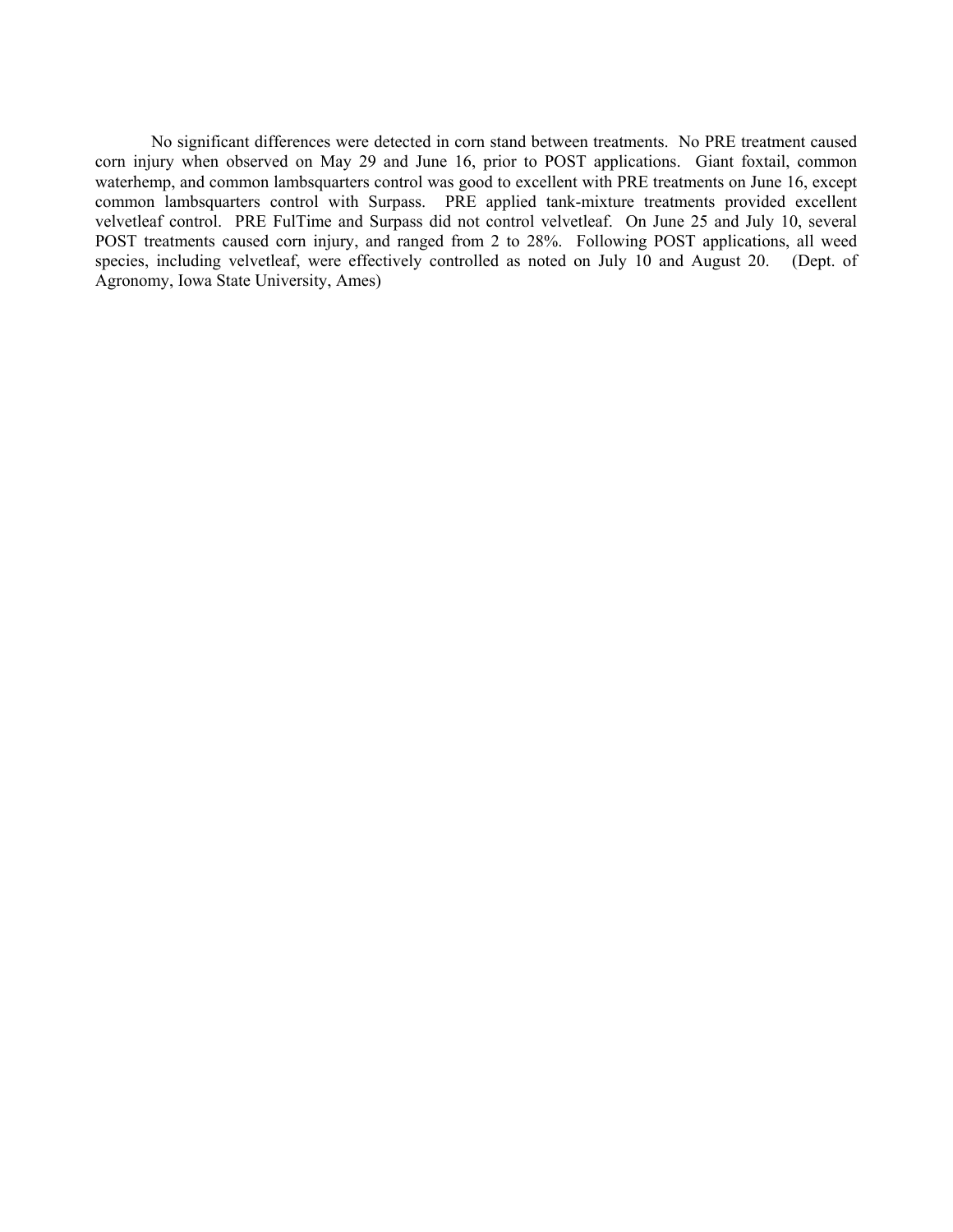### **DATA MEAN**

 **TITLE:** Evaluation of Hornet WDG and Glyphomax Plus following soil applied herbicides for weed control in Roundup Ready corn.  **CREATED:** 06/05/2001 **REVISED:** 12/10/2001 **COMPLETED:** N

 **PROJECT TYPE:** HERBICIDE

 **LOCATION:** AMES, IA **RESEARCHED BY:** IA State University  **DESIGN:** RANDOMIZED COMPLETE BLOCK DESIGN

| PLOT SIZE: $10.00$ FT WIDE X $25.00$ FT LONG                                                         |                                       |                                                                 |          |                  |                | REPS: 03                                                               |                           |                |
|------------------------------------------------------------------------------------------------------|---------------------------------------|-----------------------------------------------------------------|----------|------------------|----------------|------------------------------------------------------------------------|---------------------------|----------------|
| TRT TREATMENT<br>NUM COMPONENT                                                                       |                                       | DOSAGE<br><b>RATE</b>                                           |          | ZEAMD<br>17.5 FT | ZEAMD<br>PHY 응 | ZEAMD<br>PHY %<br>UNIT TM 07/27/01 05/29/01 06/16/01 06/16/01 06/16/01 | SETFA<br>CON <sub>8</sub> | ABUTH<br>CON % |
| 1A UNTREATED CHECK                                                                                   | 0.00                                  | NA                                                              | $\Omega$ | 25               | $\Omega$       | $\Omega$                                                               | $\Omega$                  | $\circ$        |
| 2A»FULTIME (4SC)                                                                                     | 3.00                                  | LAA 1                                                           |          | 28               | $\Omega$       | $\Omega$                                                               | 98                        | 50             |
| 3A»FULTIME (4SC)<br>B»HORNET WDG (68.5WG)                                                            | 3.00<br>0.128                         | LAA 1<br>LAA 1                                                  |          | 2.9              | $\Omega$       | $\Omega$                                                               | 99                        | 96             |
| 4A»FULTIME (4SC)<br>B»HORNET WDG (68.5WG)<br>C ATRAZINE 90DF (WG)<br>$D \gg 28$ %N<br>E»NIS          | 3.00<br>0.128<br>0.90<br>2.50<br>0.25 | LAA 1<br>LAA 2<br>LAA 2<br>PMV <sub>2</sub><br>PMV <sub>2</sub> |          | 26               | $\bigcap$      | $\Omega$                                                               | 99                        | 45             |
| 5A»AXIOM (68DF)<br>B»HORNET WDG (68.5WG)                                                             | 0.55<br>0.171                         | LAA 1<br>LAA 1                                                  |          | 27               | $\Omega$       | $\Omega$                                                               | 98                        | 98             |
| 6A»FULTIME (4SC)<br>B»BALANCE PRO (4SC)                                                              | 2.00<br>0.07                          | LAA 1<br>LAA 1                                                  |          | 29               | $\Omega$       | $\Omega$                                                               | 99                        | 98             |
| 7A SURPASS (6.4EC)<br>B MARKSMAN (3.2SC)<br>$C\gg28\$ N                                              | 2.20<br>1.40<br>2.50                  | LAA 1<br>$T.AA$ 2<br>$PMV$ 2                                    |          | 29               | $\Omega$       | $\Omega$                                                               | 99                        | 18             |
| 8A»FULTIME (4SC)<br>B»HORNET WDG (68.5WG)<br>C»GLYPHOMAX PLUS (4SL)<br>D»NIS<br>E»AMMONIUM SULFATE   | 2.00<br>0.128<br>0.75<br>0.25<br>2.50 | LAA 1<br>LAA 2<br>LAA 2<br>$PMV$ 2<br>$LMA$ 2                   |          | 29               | $\cap$         | $\cap$                                                                 | 99                        | 38             |
| 9A SURPASS (6.4EC)<br>B»HORNET WDG (68.5WG)<br>C»GLYPHOMAX PLUS (4SL)<br>D»NIS<br>E»AMMONIUM SULFATE | 1.60<br>0.128<br>0.75<br>0.25<br>2.50 | LAA 1<br>LAA 2<br>LAA 2<br>$PMV$ 2<br>LMA <sub>2</sub>          |          | 28               | $\Omega$       | $\Omega$                                                               | 99                        | 15             |
| 10A»FULTIME (4SC)<br>B»GLYPHOMAX PLUS (4SL)<br>C»AMMONIUM SULFATE                                    | 2.00<br>0.75<br>2.50                  | LAA 1<br>$T.AA$ 2<br>$LMA$ 2                                    |          | 27               | $\Omega$       | $\Omega$                                                               | 99                        | 42             |
| 11A SURPASS (6.4EC)<br>B»GLYPHOMAX PLUS (4SL)<br>C»AMMONIUM SULFATE                                  | 1.60<br>0.75<br>2.50                  | LAA 1<br>LAA 2<br>LMA <sub>2</sub>                              |          | 27               | $\Omega$       | $\Omega$                                                               | 99                        | 18             |
| 12A»GLYPHOMAX PLUS (4SL)<br>B»AMMONIUM SULFATE                                                       | 0.75<br>2.50                          | LAA 2<br>$LMA$ 2                                                |          | 29               | $\Omega$       | $\Omega$                                                               | $\Omega$                  | $\Omega$       |
|                                                                                                      |                                       | LSD (0.05)                                                      |          | 3.54             | 0.00           | 0.00                                                                   | 1.63                      | 22.00          |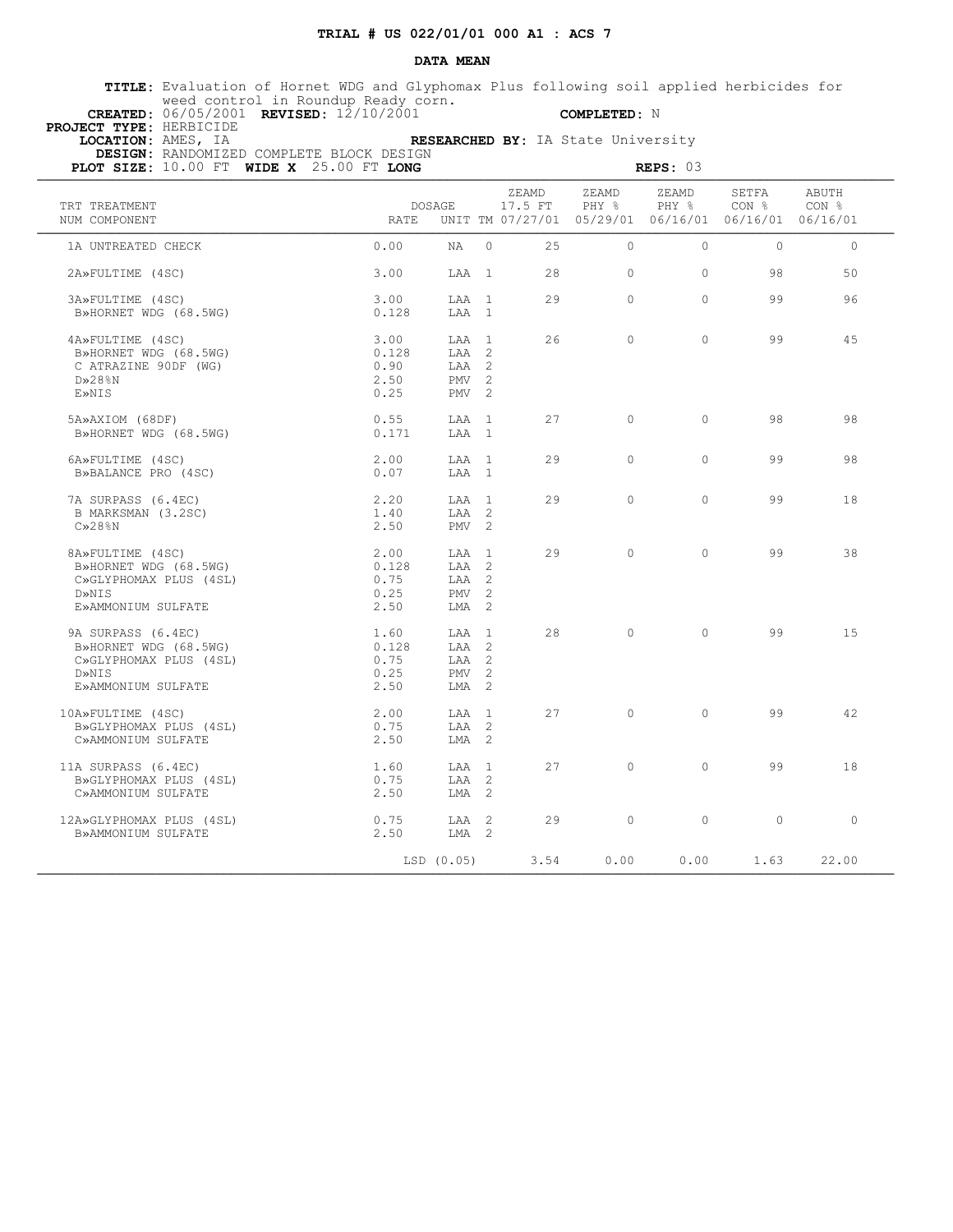### **DATA MEAN**

 **TITLE:** Evaluation of Hornet WDG and Glyphomax Plus following soil applied herbicides for weed control in Roundup Ready corn.  **CREATED:** 06/05/2001 **REVISED:** 12/10/2001 **COMPLETED:** N

 **PROJECT TYPE:** HERBICIDE

 **LOCATION:** AMES, IA **RESEARCHED BY:** IA State University

 **DESIGN:** RANDOMIZED COMPLETE BLOCK DESIGN

| PLOT SIZE: $10.00$ FT WIDE X $25.00$ FT LONG                                                         |                                       |                                                          |                |                           | REPS: 03                                                               |                |                |
|------------------------------------------------------------------------------------------------------|---------------------------------------|----------------------------------------------------------|----------------|---------------------------|------------------------------------------------------------------------|----------------|----------------|
| TRT TREATMENT<br>NUM COMPONENT                                                                       | <b>DOSAGE</b><br><b>RATE</b>          |                                                          | AMATA<br>CON % | CHEAL<br>CON <sub>8</sub> | ZEAMD<br>PHY 응<br>UNIT TM 06/16/01 06/16/01 06/25/01 07/10/01 07/10/01 | ZEAMD<br>PHY % | SETFA<br>CON % |
| 1A UNTREATED CHECK                                                                                   | 0.00<br>NA                            | $\Omega$                                                 | $\Omega$       | $\Omega$                  | $\Omega$                                                               | $\Omega$       | $\circ$        |
| 2A»FULTIME (4SC)                                                                                     | 3.00                                  | LAA 1                                                    | 99             | 99                        | $\Omega$                                                               | $\Omega$       | 98             |
| 3A»FULTIME (4SC)<br>B»HORNET WDG (68.5WG)                                                            | 3.00<br>0.128                         | LAA 1<br>LAA 1                                           | 99             | 99                        | $\Omega$                                                               | $\Omega$       | 99             |
| 4A»FULTIME (4SC)<br>B»HORNET WDG (68.5WG)<br>C ATRAZINE 90DF (WG)<br>$D \gg 28$ %N<br>E»NIS          | 3.00<br>0.128<br>0.90<br>2.50<br>0.25 | LAA 1<br>LAA 2<br>LAA 2<br>$PMV$ 2<br>PMV <sub>2</sub>   | 99             | 99                        | $7\phantom{.0}$                                                        | $\Omega$       | 99             |
| 5A»AXIOM (68DF)<br>B»HORNET WDG (68.5WG)                                                             | 0.55<br>0.171                         | LAA 1<br>LAA 1                                           | 99             | 99                        | 2                                                                      | $\Omega$       | 96             |
| 6A»FULTIME (4SC)<br>B»BALANCE PRO (4SC)                                                              | 2.00<br>0.07                          | LAA 1<br>LAA 1                                           | 99             | 99                        | $\Omega$                                                               | $\Omega$       | 99             |
| 7A SURPASS (6.4EC)<br>B MARKSMAN (3.2SC)<br>$C\gg28\$ N                                              | 2.20<br>1.40<br>2.50                  | LAA 1<br>$T.AA$ 2<br>PMV <sub>2</sub>                    | 99             | 93                        | 8                                                                      | 28             | 99             |
| 8A»FULTIME (4SC)<br>B»HORNET WDG (68.5WG)<br>C»GLYPHOMAX PLUS (4SL)<br>D»NIS<br>E»AMMONIUM SULFATE   | 2.00<br>0.128<br>0.75<br>0.25<br>2.50 | LAA 1<br>LAA <sub>2</sub><br>LAA 2<br>$PMV$ 2<br>$LMA$ 2 | 99             | 99                        | $7^{\circ}$                                                            | $\Omega$       | 99             |
| 9A SURPASS (6.4EC)<br>B»HORNET WDG (68.5WG)<br>C»GLYPHOMAX PLUS (4SL)<br>D»NIS<br>E»AMMONIUM SULFATE | 1.60<br>0.128<br>0.75<br>0.25<br>2.50 | LAA 1<br>LAA 2<br>LAA 2<br>PMV <sub>2</sub><br>LMA 2     | 99             | 58                        | $\overline{2}$                                                         | $\Omega$       | 99             |
| 10A»FULTIME (4SC)<br>B»GLYPHOMAX PLUS (4SL)<br>C»AMMONIUM SULFATE                                    | 2.00<br>0.75<br>2.50                  | LAA 1<br>$T.AA$ 2<br>$LMA$ 2                             | 99             | 99                        | $\Omega$                                                               | $\Omega$       | 98             |
| 11A SURPASS (6.4EC)<br>B»GLYPHOMAX PLUS (4SL)<br>C»AMMONIUM SULFATE                                  | 1.60<br>0.75<br>2.50                  | LAA 1<br>LAA 2<br>LMA <sub>2</sub>                       | 99             | 48                        | $\Omega$                                                               | $\Omega$       | 99             |
| 12A»GLYPHOMAX PLUS (4SL)<br>B»AMMONIUM SULFATE                                                       | 0.75<br>2.50                          | LAA <sub>2</sub><br>$LMA$ 2                              | $\Omega$       | $\Omega$                  | $\Omega$                                                               | $\Omega$       | 99             |
|                                                                                                      | LSD (0.05)                            |                                                          | 0.00           | 8.86                      | 3.00                                                                   | 1.41           | 1.93           |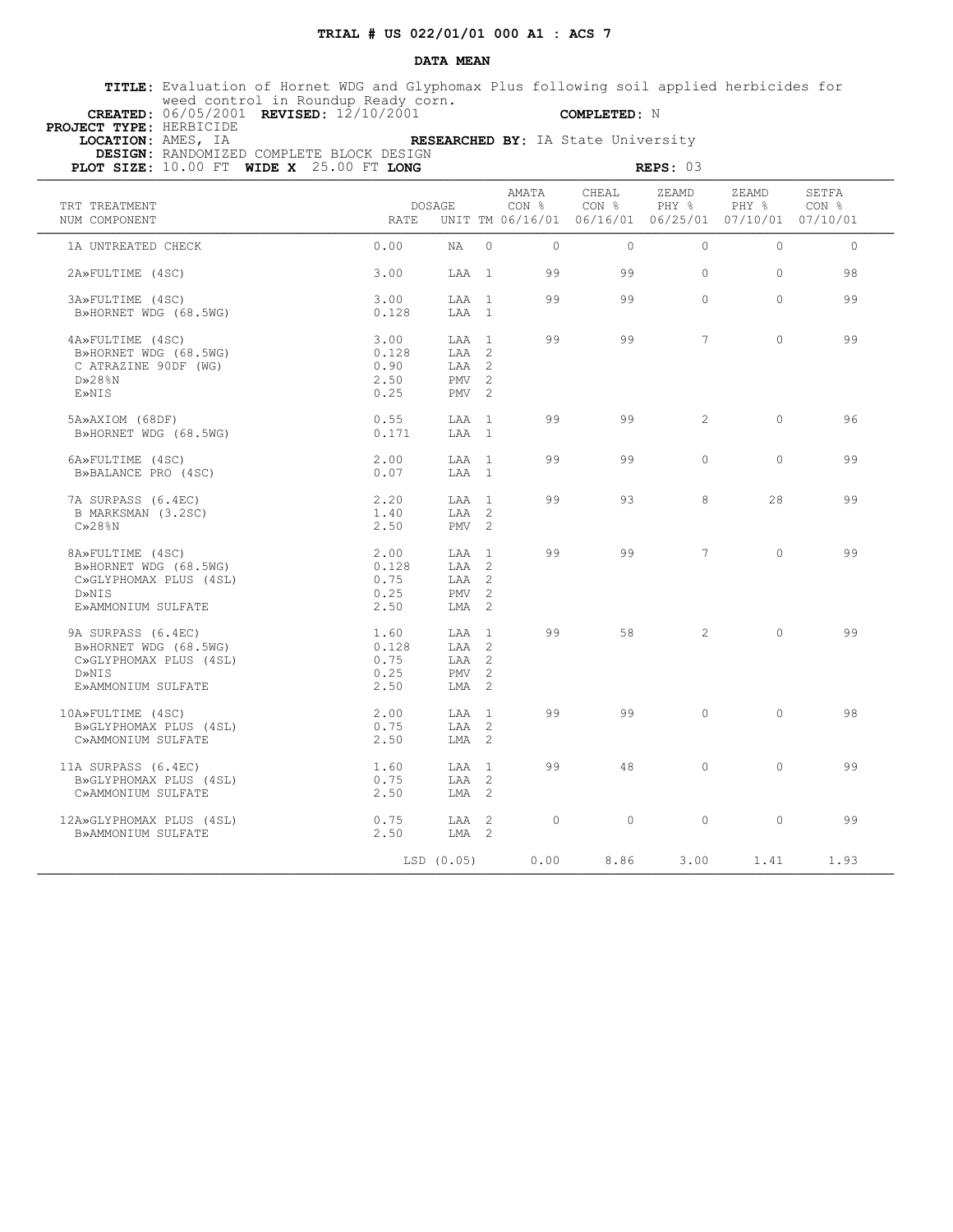### **DATA MEAN**

 **TITLE:** Evaluation of Hornet WDG and Glyphomax Plus following soil applied herbicides for weed control in Roundup Ready corn.  **CREATED:** 06/05/2001 **REVISED:** 12/10/2001 **COMPLETED:** N

 **PROJECT TYPE:** HERBICIDE

 **LOCATION:** AMES, IA **RESEARCHED BY:** IA State University

| PLOT SIZE: $10.00$ FT WIDE X $25.00$ FT LONG | DESIGN: RANDOMIZED COMPLETE BLOCK DESIGN<br>REPS: $03$ |                  |          |                           |                |                           |                                                                                       |                    |
|----------------------------------------------|--------------------------------------------------------|------------------|----------|---------------------------|----------------|---------------------------|---------------------------------------------------------------------------------------|--------------------|
| TRT TREATMENT<br>NUM COMPONENT               | RATE                                                   | DOSAGE           |          | ABUTH<br>CON <sub>8</sub> | AMATA<br>CON % | CHEAL<br>CON <sub>8</sub> | SETFA<br>CON <sub>8</sub><br>UNIT TM 07/10/01  07/10/01  07/10/01  08/20/01  08/20/01 | ABUTH<br>$CON$ $%$ |
| 1A UNTREATED CHECK                           | 0.00                                                   | NA               | $\Omega$ | $\cap$                    | $\bigcap$      | $\Omega$                  | $\Omega$                                                                              | $\bigcap$          |
| 2A»FULTIME (4SC)                             | 3.00                                                   | LAA 1            |          | 38                        | 99             | 96                        | 93                                                                                    | 27                 |
| 3A»FULTIME (4SC)                             | 3.00                                                   | LAA 1            |          | 95                        | 99             | 99                        | 96                                                                                    | 95                 |
| B»HORNET WDG (68.5WG)                        | 0.128                                                  | LAA 1            |          |                           |                |                           |                                                                                       |                    |
| 4A»FULTIME (4SC)                             | 3.00                                                   | LAA 1            |          | 99                        | 99             | 99                        | 93                                                                                    | 99                 |
| B»HORNET WDG (68.5WG)                        | 0.128                                                  | LAA 2            |          |                           |                |                           |                                                                                       |                    |
| C ATRAZINE 90DF (WG)                         | 0.90                                                   | LAA 2            |          |                           |                |                           |                                                                                       |                    |
| $D \gg 28$ %N                                | 2.50                                                   | PMV <sub>2</sub> |          |                           |                |                           |                                                                                       |                    |
| E»NIS                                        | 0.25                                                   | PMV <sub>2</sub> |          |                           |                |                           |                                                                                       |                    |
| 5A»AXIOM (68DF)                              | 0.55                                                   | LAA 1            |          | 98                        | 99             | 99                        | 92                                                                                    | 96                 |
| B»HORNET WDG (68.5WG)                        | 0.171                                                  | LAA 1            |          |                           |                |                           |                                                                                       |                    |
| 6A»FULTIME (4SC)                             | 2.00                                                   | LAA 1            |          | 96                        | 99             | 99                        | 9.5                                                                                   | 96                 |
| B»BALANCE PRO (4SC)                          | 0.07                                                   | LAA 1            |          |                           |                |                           |                                                                                       |                    |
| 7A SURPASS (6.4EC)                           | 2.20                                                   | T.AA 1           |          | 99                        | 99             | 99                        | 98                                                                                    | 99                 |
| B MARKSMAN (3.2SC)                           | 1.40                                                   | LAA 2            |          |                           |                |                           |                                                                                       |                    |
| $C\gg 28$ <sup>8</sup> N                     | 2.50                                                   | PMV <sub>2</sub> |          |                           |                |                           |                                                                                       |                    |
| 8A»FULTIME (4SC)                             | 2.00                                                   | $T.A.A$ 1        |          | 98                        | 99             | 99                        | 9.5                                                                                   | 98                 |
| B»HORNET WDG (68.5WG)                        | 0.128                                                  | LAA 2            |          |                           |                |                           |                                                                                       |                    |
| C»GLYPHOMAX PLUS (4SL)                       | 0.75                                                   | $TAA$ 2          |          |                           |                |                           |                                                                                       |                    |
| D»NTS                                        | 0.25                                                   | $PMV$ 2          |          |                           |                |                           |                                                                                       |                    |
| E»AMMONIUM SULFATE                           | 2.50                                                   | LMA 2            |          |                           |                |                           |                                                                                       |                    |
| 9A SURPASS (6.4EC)                           | 1.60                                                   | LAA 1            |          | 99                        | 99             | 99                        | 95                                                                                    | 98                 |
| B»HORNET WDG (68.5WG)                        | 0.128                                                  | LAA 2            |          |                           |                |                           |                                                                                       |                    |
| C»GLYPHOMAX PLUS (4SL)                       | 0.75                                                   | LAA 2            |          |                           |                |                           |                                                                                       |                    |
| D»NIS                                        | 0.25                                                   | $PMV$ 2          |          |                           |                |                           |                                                                                       |                    |
| E»AMMONIUM SULFATE                           | 2.50                                                   | LMA 2            |          |                           |                |                           |                                                                                       |                    |
| 10A»FULTIME (4SC)                            | 2.00                                                   | LAA 1            |          | 99                        | 99             | 99                        | 90                                                                                    | 95                 |
| B»GLYPHOMAX PLUS (4SL)                       | 0.75                                                   | LAA 2            |          |                           |                |                           |                                                                                       |                    |
| C»AMMONIUM SULFATE                           | 2.50                                                   | $LMA$ 2          |          |                           |                |                           |                                                                                       |                    |
| 11A SURPASS (6.4EC)                          | 1.60                                                   | LAA 1            |          | 99                        | 99             | 99                        | 95                                                                                    | 96                 |
| B»GLYPHOMAX PLUS (4SL)                       | 0.75                                                   | LAA 2            |          |                           |                |                           |                                                                                       |                    |
| C»AMMONIUM SULFATE                           | 2.50                                                   | $LMA$ 2          |          |                           |                |                           |                                                                                       |                    |
| 12A»GLYPHOMAX PLUS (4SL)                     | 0.75                                                   | LAA 2            |          | 99                        | 99             | 99                        | 93                                                                                    | 99                 |
| B»AMMONIUM SULFATE                           | 2.50                                                   | LMA 2            |          |                           |                |                           |                                                                                       |                    |
|                                              |                                                        | LSD (0.05)       |          | 10.24                     | 0.00           | 1.13                      | 3.85                                                                                  | 7.81               |